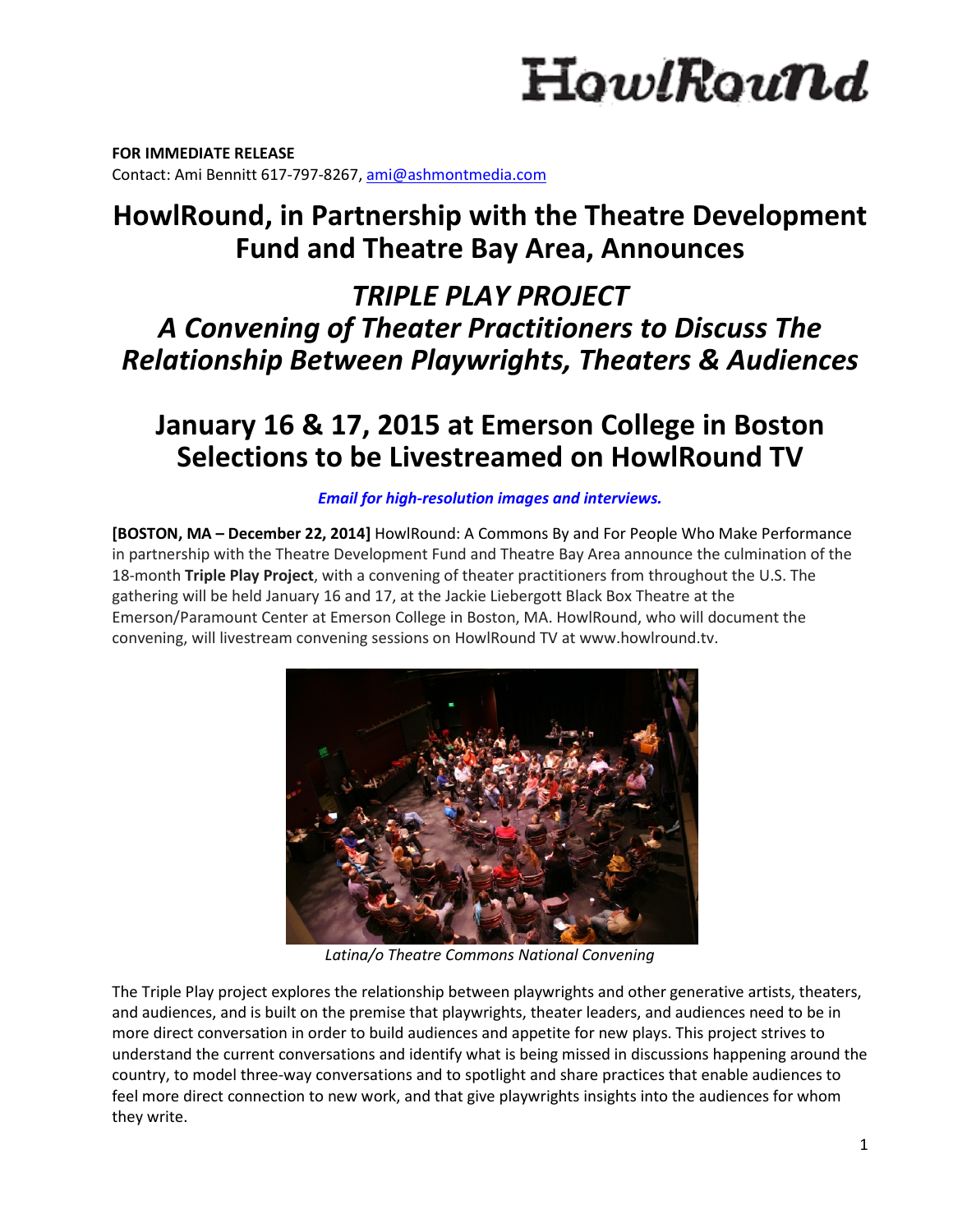Over an 18‐month period, representatives from the organizations traveled to six key theatre centers around the country to moderate honest conversations among theatre institutions, generative artists and audiences, asking them: "What is the impact that the generative artist envisions their work having on the audience? Who does the playwright see as being their 'target' audience? Having seen the play, how did the audience actually respond?"

After this collaborative work, this group of over 75 theater practitioners will together discuss what has been learned from exploring the ways that playwrights, theaters, and audiences can come together to build and strengthen audiences to support new work.

"The importance of the conversation being generated by TDF and Theatre Bay Area can't be overstated," says Director of HowlRound, Polly Carl. "Understanding the role of artists in connecting institutions and their audiences in an active exchange about the work on stage is core to understanding how theater is an essential contributor to civic dialogue."

"I am delighted and honored," says Executive Director of TDF, Victoria Bailey, "that so many of our colleagues will be joining us at Arts Emerson to continue a conversation that my partners and I have been having around the intersection of audiences, generative audiences and theatres. We have been provoked, stimulated and heartened by what we have learned to date and I hope that the time in Boston will afford us a chance to recap, reflect, imagine and define next steps in strengthening and deepening these connections."

"I have been so heartened, excited, and challenged," says Executive Director of Theatre Bay Area , Brad Erickson, "as we have traveled across the country this past year, hearing the deep desire of artists, audiences, and theatre leaders to connect in new and authentic ways around new work. I'm excited to join with so many at ArtsEmerson to dive even deeper into this conversation, to learn from one another, and to chart future actions that can help spur a new love of theatre and new work in audiences around the nation."

A Sampling of Participants Include Practitioners from The Following:

#### **Theatre Companies (alphabetical by name)**

| Alliance Theatre                           | GA |
|--------------------------------------------|----|
| <b>American Repertory Theatre</b>          | МA |
| The Amoralists                             | NΥ |
| Arena Stage                                | DC |
| ArtsEmerson: The World on Stage            | MA |
| <b>Boston Court Performing Arts Center</b> | CА |
| The Brick Theatre                          | NΥ |
| California Shakespeare Theater             | CА |
| <b>Center Theatre Group</b>                | LA |
| City Lights Theater Company                | СA |
| Clubbed Thumb                              | NΥ |
| The Cutting Ball Theatre                   | CA |
| Dog & Pony DC                              | DC |
| El Teatro Campesino                        | CА |
| <b>Eugene O'Neill Theater Center</b>       | СT |
| <b>Flux Theatre Ensemble</b>               | NΥ |
| Goodman Theatre                            | IL |

| Horizon Theatre Company               | GA |
|---------------------------------------|----|
| The Huntington Theatre Company        | MA |
| Lark Play Development Center          | NΥ |
| <b>Looking Glass Theatre</b>          | IL |
| New Jersey Repertory Company          | NJ |
| Oregon Shakespeare Festival           | OR |
| <b>Pilsbury House Theatre</b>         | ΜN |
| <b>Playwrights Horizons</b>           | NΥ |
| The Public Theater                    | NY |
| Riverrun Theatre Co.                  | ΙN |
| <b>Sleeping Weazel</b>                | МA |
| Sojourn Theatre                       | WA |
| <b>Victory Gardens Theater</b>        | IL |
| The Wild Project                      | ΝY |
| The Wilma Theater                     | PА |
| <b>Woolly Mammoth Theatre Company</b> | DC |
| Young Playwrights' Theatre            | DC |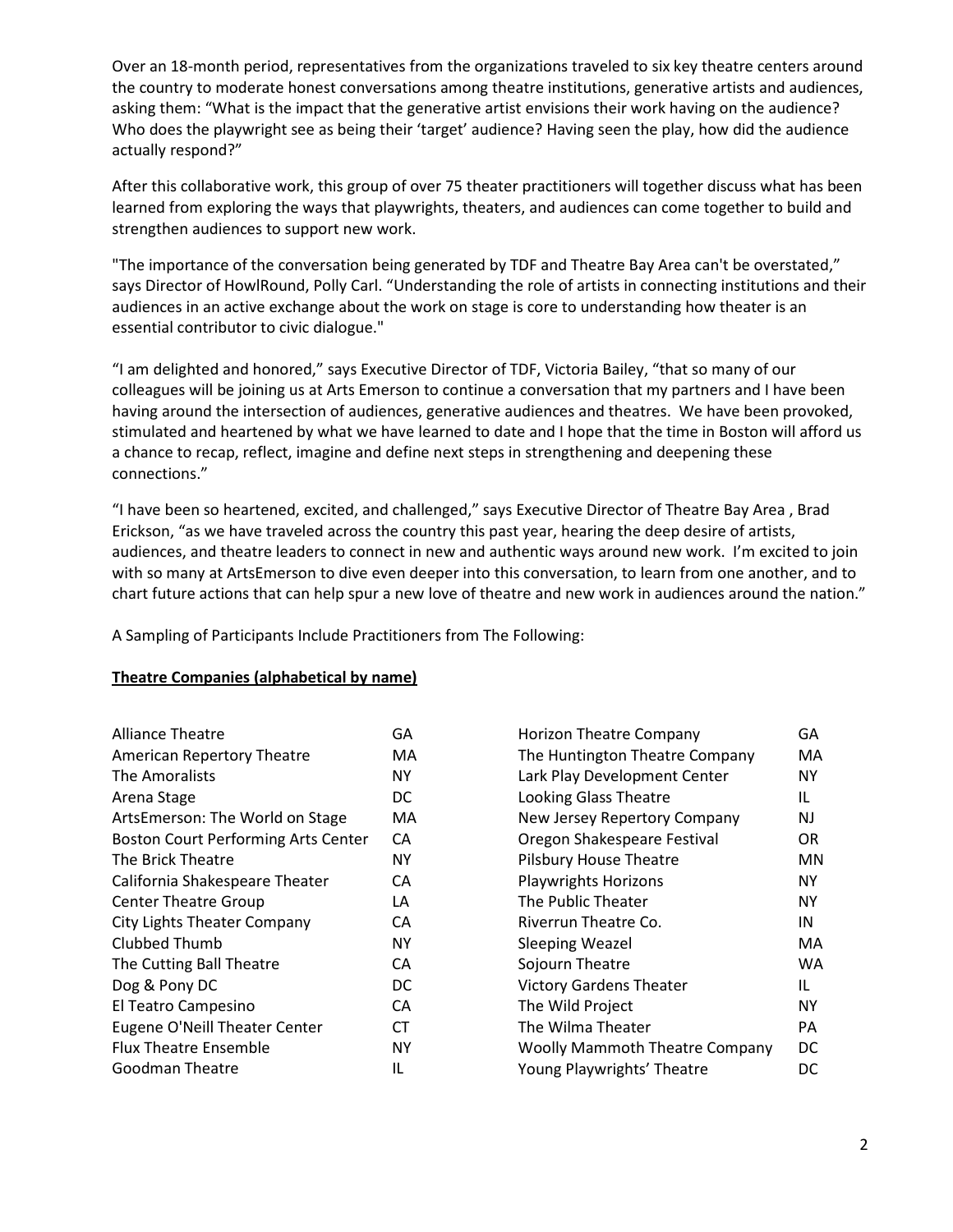# **Organizations**

| The Andrew W. Mellon Foundation              | NΥ |
|----------------------------------------------|----|
| ArtsBoston                                   | MA |
| Columbia University (formerly Atlantic, MTC) | NΥ |
| <b>Emerson College</b>                       | MA |
| League of Chicago Theatres                   | IL |
| National New Play Network (NNPN)             | DC |
| <b>New Dramatists</b>                        | ΝY |
| Playwrights' Commons                         | MA |
| <b>Playwrights Foundation</b>                | CА |
| <b>Shubert Foundation</b>                    | NΥ |
| <b>StageSource</b>                           | MA |
| Theatre Bay Area                             | CА |
| <b>Theatre Communications Group</b>          | NΥ |

The Triple Play Project is supported, in part, through the Doris Duke Charitable Foundation's Fund for National Projects, whose mission is to improve the quality of people's lives through grants supporting the performing arts, environmental conservation, medical research and the prevention of child abuse, and through preservation of the cultural and environmental legacy of Doris Duke's properties.

# **About The Theater Development Fund**

The Theater Development Fund is a not-for-profit service organization for the performing arts, was created in the conviction that the live theatrical arts afford a unique expression of the human condition that must be sustained and nurtured. It is dedicated to developing diverse audiences for live theatre and dance, and strengthening the performing arts community in New York City. Since 1968, TDF's programs have provided over 85 million people with access to performances at affordable prices and have returned over \$2.2 billion to thousands of productions. Best known for its TKTS Discount Booths, TDF's membership, outreach, access (including its newly formed Autism Theatre Initiative) and education programs — as well as its Costume Collection — have introduced thousands of people to the theatre and helped make the unique experience of theatre available to everyone, including students and people with disabilities. Recent TDF honors include a 2011 Mayor's Award for Arts and Culture, a 2012 Tony Honor for Excellence for its Open Doors Arts Education Program, a 2012 New York Innovative Theatre Award for its support of the off‐Off Broadway community and a 2013 Lucille Lortel honor for "Outstanding Body of Work" in support of the Off‐Broadway community. For more information, visit www.tdf.org.

#### **About Theatre Bay Area**

Founded in 1976, Theatre Bay Area is the one of the largest regional performing arts service organizations in North America, serving the greater San Francisco Bay region. Theatre Bay Area is recognized for its innovative programs that often act as models for the field, conducts research, helps shape public policy and builds consensus around the idea that theatre and all the arts are critical to a truly prosperous and democratic society and an invaluable source of personal enrichment. Theatre Bay Area directly serves the thousands of theatre artists (2500 hundred individual artist members) and some 350 theatre and dance company members whose work helps make the Bay Area one of the exciting cultural centers in the nation. TBA also serves tens of thousands of patrons who access affordable tickets to performing arts events through TIX, our discount ticketing service, and thousands more who learn about the Bay Area's theatre offerings through our magazine, website, and broad promotional activities.